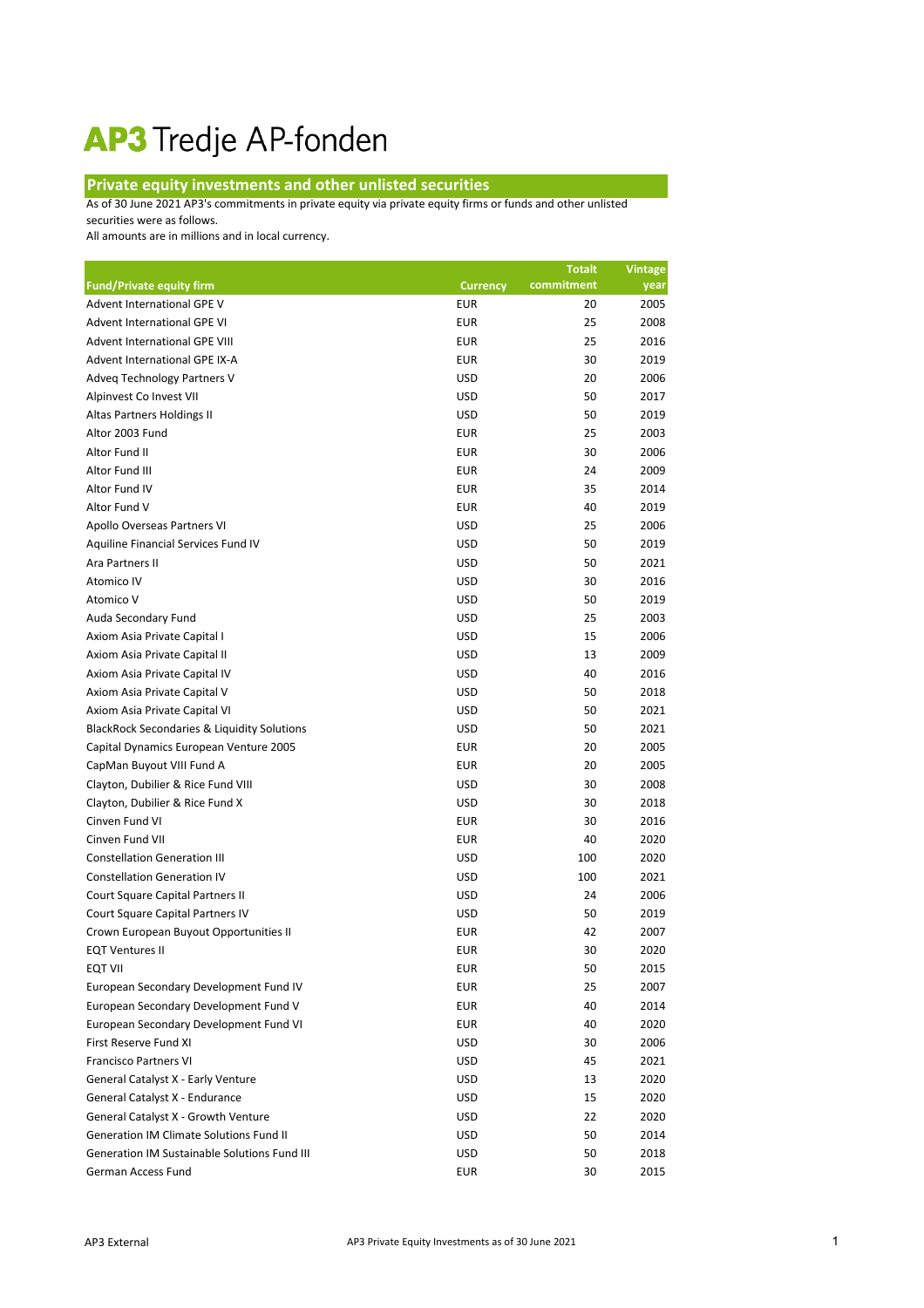|                                                      |                 | <b>Totalt</b> | <b>Vintage</b> |
|------------------------------------------------------|-----------------|---------------|----------------|
| <b>Fund/Private equity firm</b>                      | <b>Currency</b> | commitment    | year           |
| Goldman Sachs Vintage Fund III                       | <b>USD</b>      | 20            | 2004           |
| Goldman Sachs Vintage Fund IV                        | <b>USD</b>      | 25            | 2006           |
| Goldman Sachs Vintage Fund V                         | <b>USD</b>      | 25            | 2008           |
| <b>GS Capital Partners V</b>                         | <b>USD</b>      | 23            | 2005           |
| <b>GS Capital Partners VI</b>                        | <b>USD</b>      | 30            | 2006           |
| GS Distressed Opportunities Fund III                 | <b>USD</b>      | 25            | 2006           |
| GS Distressed Opportunities Fund IV                  | <b>USD</b>      | 25            | 2008           |
| GS U.S. Middle Market Buyout Fund                    | <b>USD</b>      | 80            | 2003           |
| HarbourVest Partners 2004 Cayman Direct Fund         | <b>USD</b>      | 30            | 2004           |
| HarbourVest Partners 2007 Cayman Direct Fund         | <b>USD</b>      | 30            | 2007           |
| Hedosophia Partners IV                               | <b>USD</b>      | 40            | 2021           |
| Herkules Private Equity IV                           | <b>NOK</b>      | 400           | 2014           |
| <b>HGGC Fund II</b>                                  | <b>USD</b>      | 45            | 2014           |
| <b>HGGC Fund III</b>                                 | <b>USD</b>      | 50            | 2017           |
| <b>HGGC Fund IV</b>                                  | <b>USD</b>      | 50            | 2020           |
| Highstar Capital III                                 | <b>USD</b>      | 30            | 2007           |
| HIPEP IV - European Venture Partnership              | <b>EUR</b>      | 20            | 2001           |
| Impilo AB Investment Pool 1                          | <b>SEK</b>      | 350           | 2017           |
| InnKap 4 Partners                                    | <b>EUR</b>      | 20            | 2006           |
| Kelso Investment Associates VII                      | <b>USD</b>      | 25            | 2004           |
| Kelso Investment Associates VIII                     | <b>USD</b>      | 30            | 2007           |
| Kelso Investment Associates IX                       | <b>USD</b>      | 50            | 2015           |
| Kelso Investment Associates X                        | <b>USD</b>      | 50            | 2018           |
| Keyhaven Capital Partners I                          | <b>EUR</b>      | 23            | 2003           |
| Keyhaven Capital Partners II                         | <b>EUR</b>      | 25            | 2006           |
| Keyhaven Capital Partners III                        | <b>EUR</b>      | 20            | 2009           |
| Khosla Ventures VI                                   | <b>USD</b>      | 20            | 2018           |
| Khosla Ventures VII                                  | <b>USD</b>      | 30            | 2021           |
| Levine Leichtman Capital Parterns VI                 | <b>USD</b>      | 50            | 2017           |
| Levine Leichtman Capital Partners Co Investment Fund | <b>USD</b>      | 50            | 2015           |
| Lexington Capital Partners VI                        | <b>USD</b>      | 30            | 2005           |
| Litorina Kapital III                                 | <b>SEK</b>      | 150           | 2007           |
| Montana Capital Partner OSP III                      | <b>EUR</b>      | 25            | 2015           |
| Montana Capital Partner OSP IV                       | <b>EUR</b>      | 40            | 2017           |
| Montana Capital Partner OSP V                        | <b>EUR</b>      | 40            | 2021           |
| <b>New Mountain Partners IV</b>                      | <b>USD</b>      | 50            | 2014           |
| New Mountain Partners V                              | <b>USD</b>      | 50            | 2017           |
| New Mountain Partners VI                             | <b>USD</b>      | 60            | 2021           |
| <b>Newbury Equity Partners I</b>                     | <b>USD</b>      | 30            | 2006           |
| Newbury Equity Partners II                           | <b>USD</b>      | 25            | 2010           |
| Newbury Equity Partners IV                           | <b>USD</b>      | 50            | 2017           |
| Newbury Equity Partners V                            | <b>USD</b>      | 50            | 2020           |
| Northzone VII                                        | <b>EUR</b>      | 25            | 2014           |
| Northzone VIII                                       | <b>EUR</b>      | 25            | 2016           |
| Northzone IX                                         | <b>EUR</b>      | 35            | 2019           |
| Oak Hill Capital Partners II                         | <b>USD</b>      | 25            | 2004           |
| Oak Hill Capital Partners III                        | <b>USD</b>      | 30            | 2007           |
| Oak Hill Capital Partners IV                         | <b>USD</b>      | 50            | 2017           |
| Oak Hill Capital Partners V                          | <b>USD</b>      | 50            | 2020           |
| Oaktree Ports America                                | <b>USD</b>      |               | 2007           |
| Pacific Equity Partners V                            | <b>AUD</b>      | 50            | 2015           |
| Pacific Equity Partners VI                           | <b>AUD</b>      | 70            | 2020           |
| Pantheon Asia Fund IV                                | <b>USD</b>      | 15            | 2006           |
| Pantheon Asia Fund V                                 | <b>USD</b>      | 15            | 2007           |
| PineBridge Vantage Capital                           | <b>USD</b>      | 30            | 2005           |
| Priveq Investment Fund III                           | <b>SEK</b>      | 200           | 2005           |
| RCP Fund IV                                          | <b>USD</b>      | 15            | 2006           |